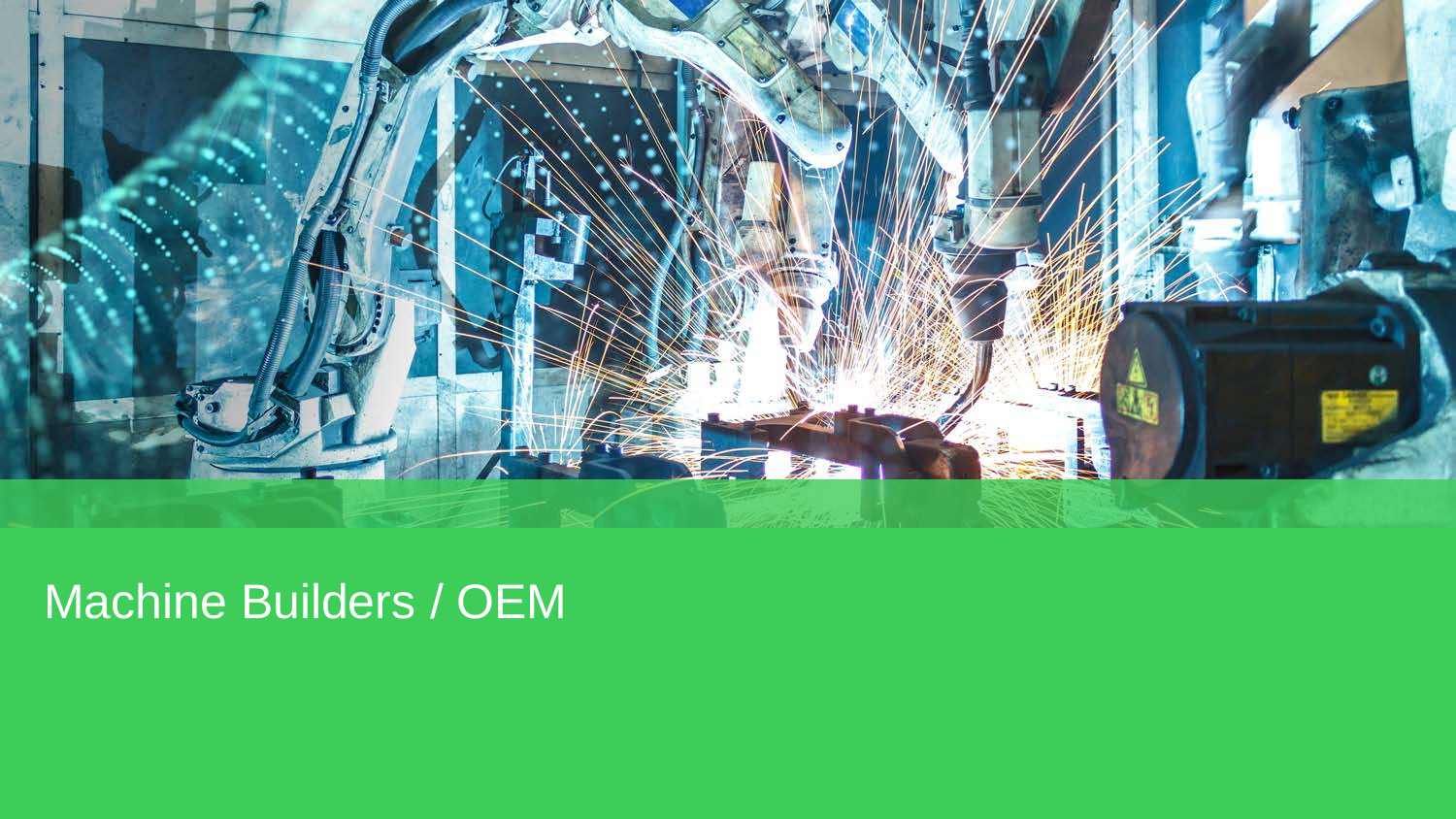# Azbil

# **Goals**

- Implement a software solution aligned with the corporate mission to realize safety, comfort and fulfilment in peoples' lives while contributing to the global environment through "human-centered automation"
- Take advantage of an off-the-shelf solution that offers quick deployment and ease of use

### **Challenges**

- The corporation requires a software solution with enough versatility to interface with many different hardware systems worldwide
- With over \$2.4 billion in global sales, Azbil needs extensive and immediate technical support

### **Results**

- With the Wonderware software's ability to support Azbil's "Operation Anywhere" concept, the corporation has increased sales by approximately 50% over the last four years
- Wonderware software's standardized, pre-built graphics have provided savings in engineering costs and development time
- Azbil customers are maximizing their existing system investments due to the Wonderware solution's easy upgrades and upward compatibility



"The terminal server capability of Wonderware software has enabled Azbil to increase sales by 50% over the last four years. "

**Hironobu Hirakawa** Development Manager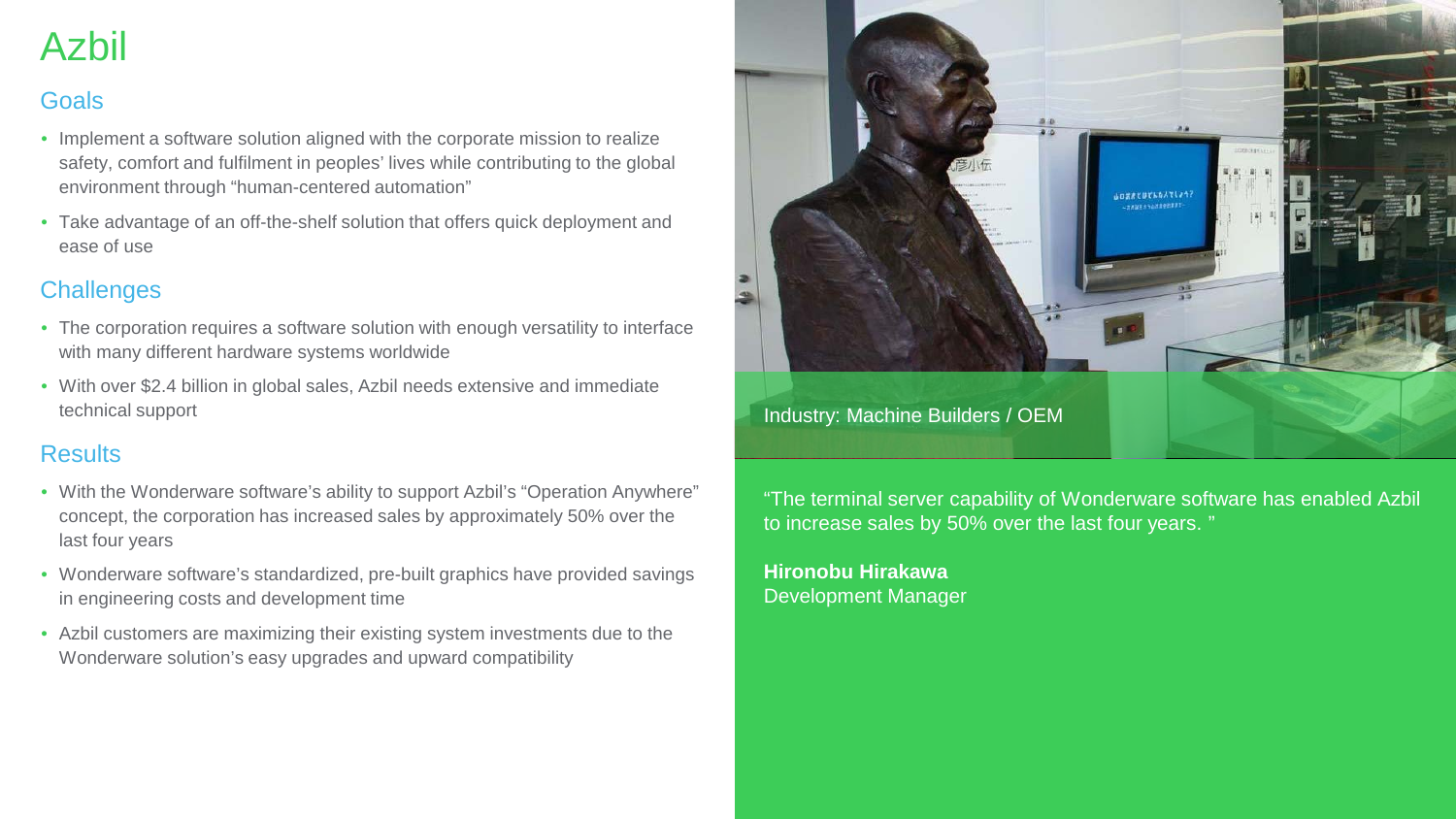# BSH Bosch und Siemens Hausgeräte Gmbh Germany

#### **Goals**

- Create an automatic equipment and operations data collection system that present equipment and operating data in charts, reports and dashboards
- Create a system that monitors downtime and scrap analysis and calculates Overall Equipment Effectiveness, measures variance and performance measurement (shift performance, cycle time, tooling, lost productivity data)
- Visualization of current parameters, tooling process and tooling optimization
- Enable automatic reporting and alarms via e-mail

#### **Challenges**

- The system has to be open, use a scalable platform on a unified enterprise-wide, multi language and web based system
- The solution has to run on a virtual and central server environment while being fully integrated to BSH's existing IT environment

#### **Results**

- Elimination of manual annotations for OEE parameter collection, with significant time saving for plant staff
- Accurate and comprehensive records of plant status and events
- Extensive system implementation on a global scale
- Faster and easier access to parameters via BSH Intranet
- Identification of improvement actions
- Definition of key areas (tools, plants and processes)
- Valuable tool for purchase decisions (e.g. identification of scrapped purchased parts percentage or equipment downtime due to defective parts



Industry: Machine Builders / OEM

"The elimination of manual operations for the measurement of OEE parameters has resulted into significant cycle time reduction. Based on the results achieved with this solution, we are considering its extension to other countries outside Europe."

#### **Andreas Busse**

BSH Bosch and Siemens Hausgeräte GmbH IT Product Lifecycle Project Manager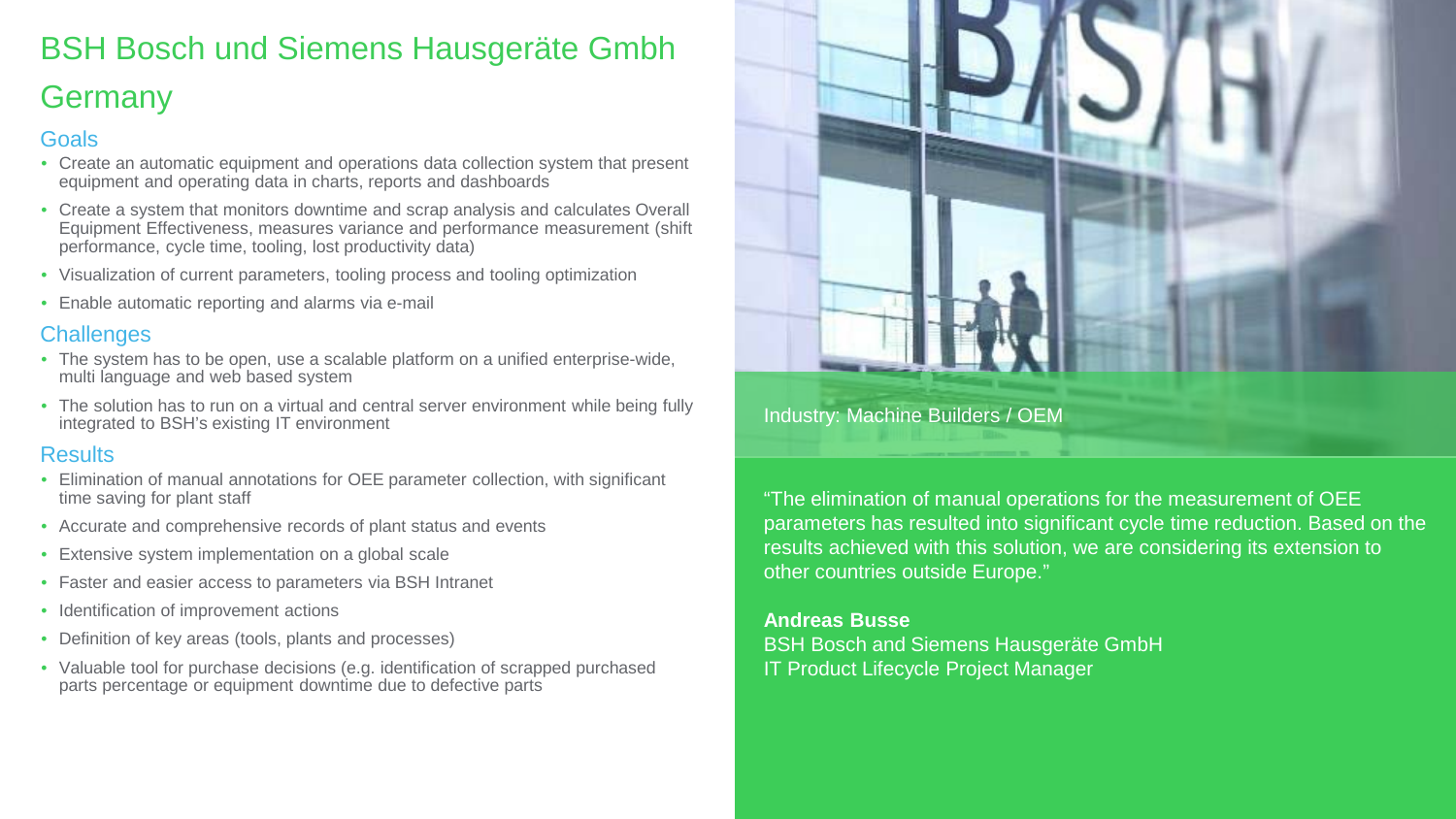# Daifuku Co., Ltd. Japan

## **Goals**

- Provide best-in-class, comprehensive materials handling and logistics solutions to companies worldwide
- Achieve higher efficiency with software that supports multiple languages

### **Challenges**

- Daifuku required a solution that would be flexible for global customers and also enable high productivity
- As a large business serving companies throughout the world, Daifuku requires responsive, multilingual technical support

### **Results**

- The Daifuku solution incorporating the Wonderware software provides an easy-tounderstand, intuitive overall view for planning and monitoring materials handling operations
- Because of its open architecture and support for multiple languages and character sets, the Wonderware software helps developers and engineers to be more productive
- The solution is highly flexible for use by Daifuku customers around the globe



"Daifuku uses Wonderware software as the front-end HMI providing Monitoring and Operation Support capabilities that enable users to have a complete picture of what is happening in the system."

**Yasuhisa Mishina,** Deputy General Manager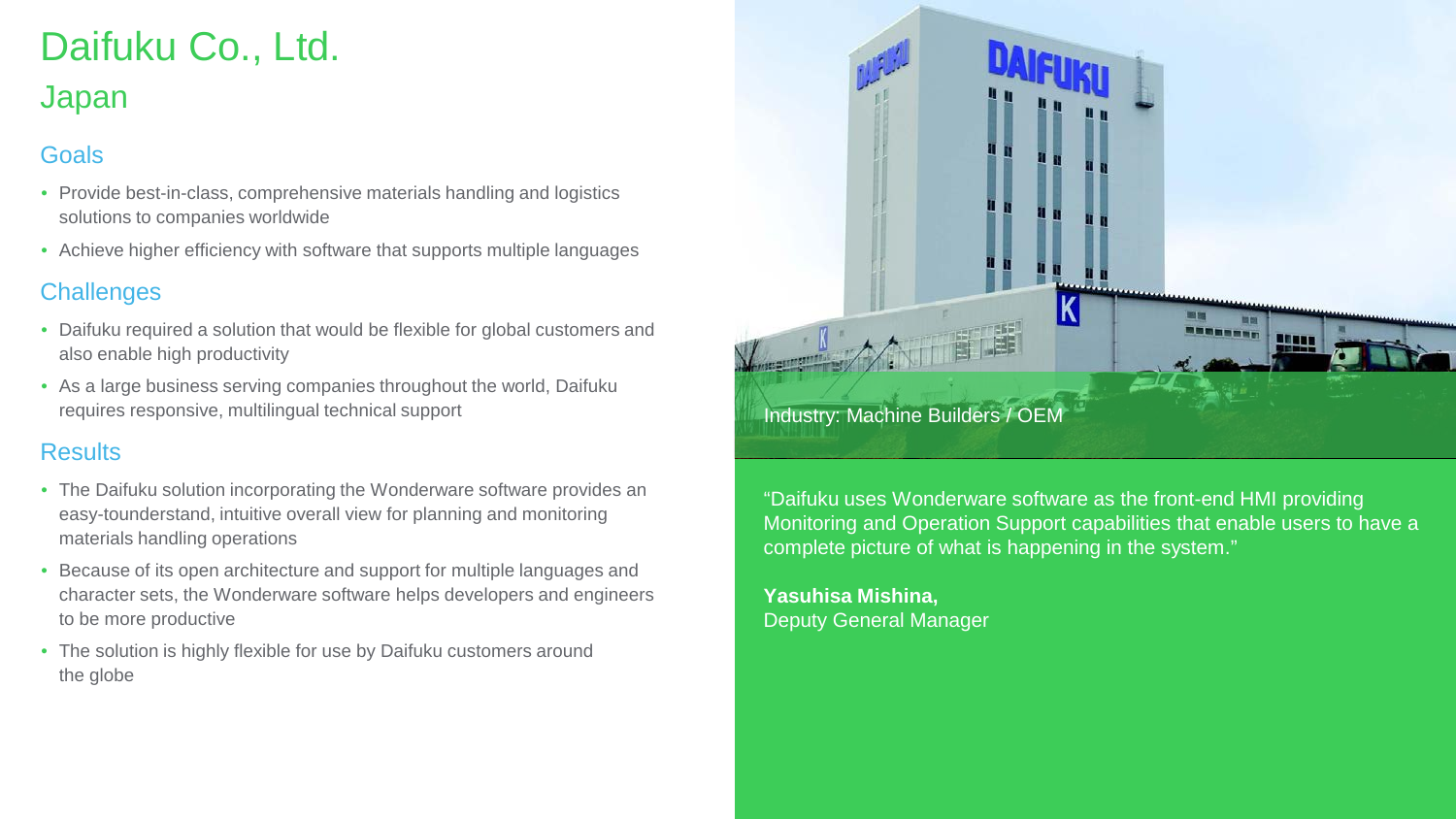# Hendrick Motorsports Charlotte, North Carolina

### **Goals**

• Integrate Microsoft's Business Solutions- Dynamics SL financial program into a single, compatible system to manage inventory, track parts usage, and maintain a historical profile of car performance within 4 months

### **Challenges**

- Coordinating information across 6 warehouses that are operated as independent entities
- Tracking usage of approximately 150 components on each car
- Getting the system up and running within four months

### **Results**

- Multi-site asset management capabilities tracks inventory in all six warehouses
- Reduced cash outlay for inventory saves \$400,000
- Saved \$1,000,000 through reduced inventory by consolidating warehouse management
- Reduced overhead for single instance, multifacility management and saved \$65,000
- Integration with existing business and financial operations resulted in \$100,000 savings



#### Industry: Machine Builders / OEM

"What Schneider Electric has accomplished with a single system could have required four separate systems. The Schneider Electric solution also allows us to collect accurate performance and maintenance information to make informed decisions… this is priceless."

**Scott Lampe,**  Chief Financial Officer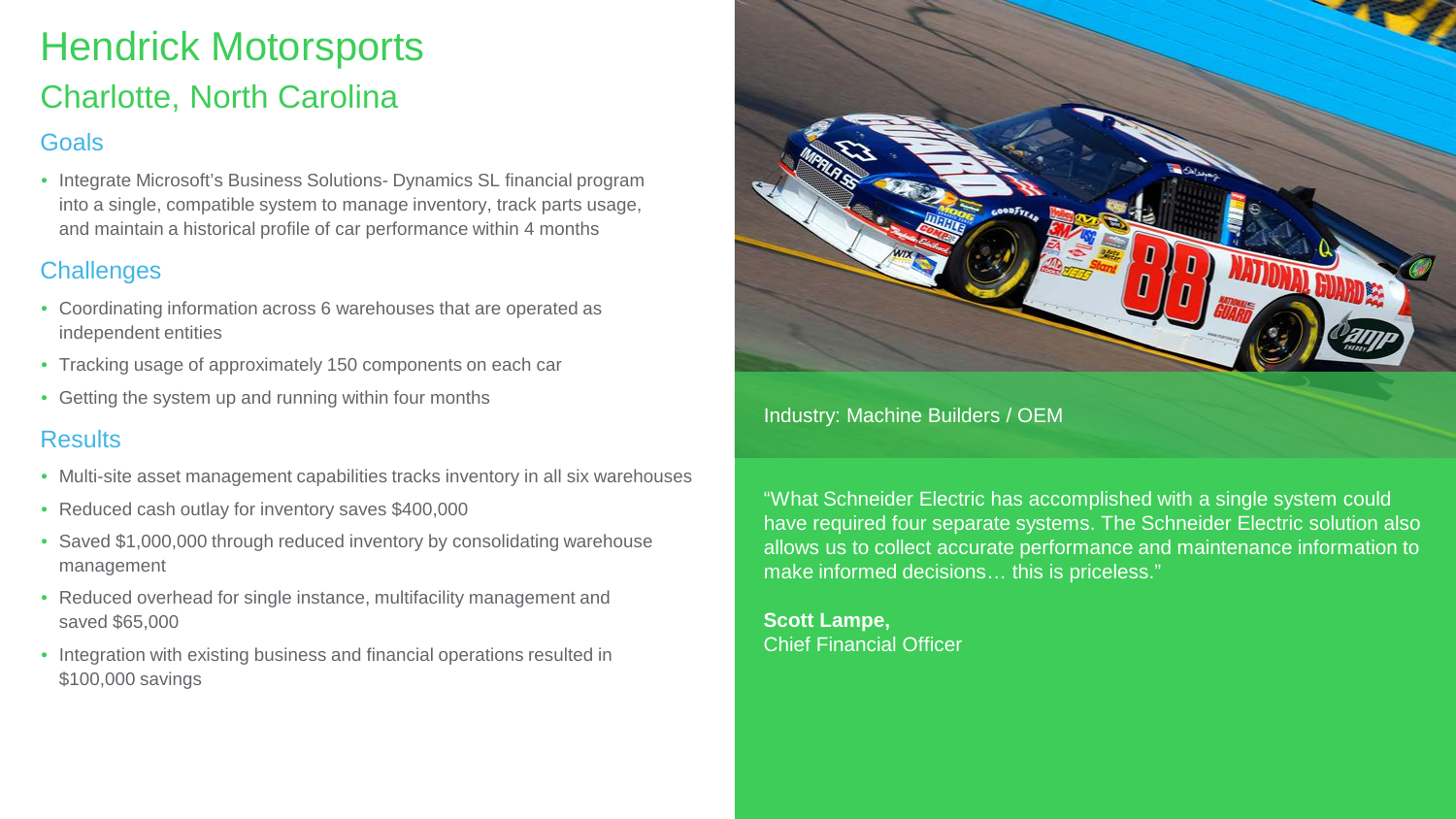# Ingersoll Rand Ireland

# **Goals**

- Reduce the energy consumption of manufactured equipment
- Optimize equipment management by end users
- Optimize compressed air consumption for customers

# **Challenges**

- Adopt a software to control the proprietary equipment supplied by Ingersoll as well as by other vendors
- Identify the compressed air demand of production lines and, in some cases, also predict future demand

### **Results**

- Compressors are turned on and off individually, using a smart management process based on actual requirements
- Real-time visualization of the status of installed equipment, eliminating the need for individual monitoring
- Monitoring of critical parameters to identify possible failure signals in advance, thus implementing real predictive maintenance
- Few months after the installation of the supervisory system, the end customer achieved approximately 8,000 Euro/ month of savings on the energy bill compared to the previous year



Industry: Machine Builders / OEM

"A customer asked to integrate our control system with the Wonderware solution they were already using to manage their manufacturing process. As a result, we could appreciate the benefits offered by an established platform, featuring high reliability and well known across the industrial domain.

#### **Luca Ferrari,**

Energy Air Audit Specialist, Ingersoll Rand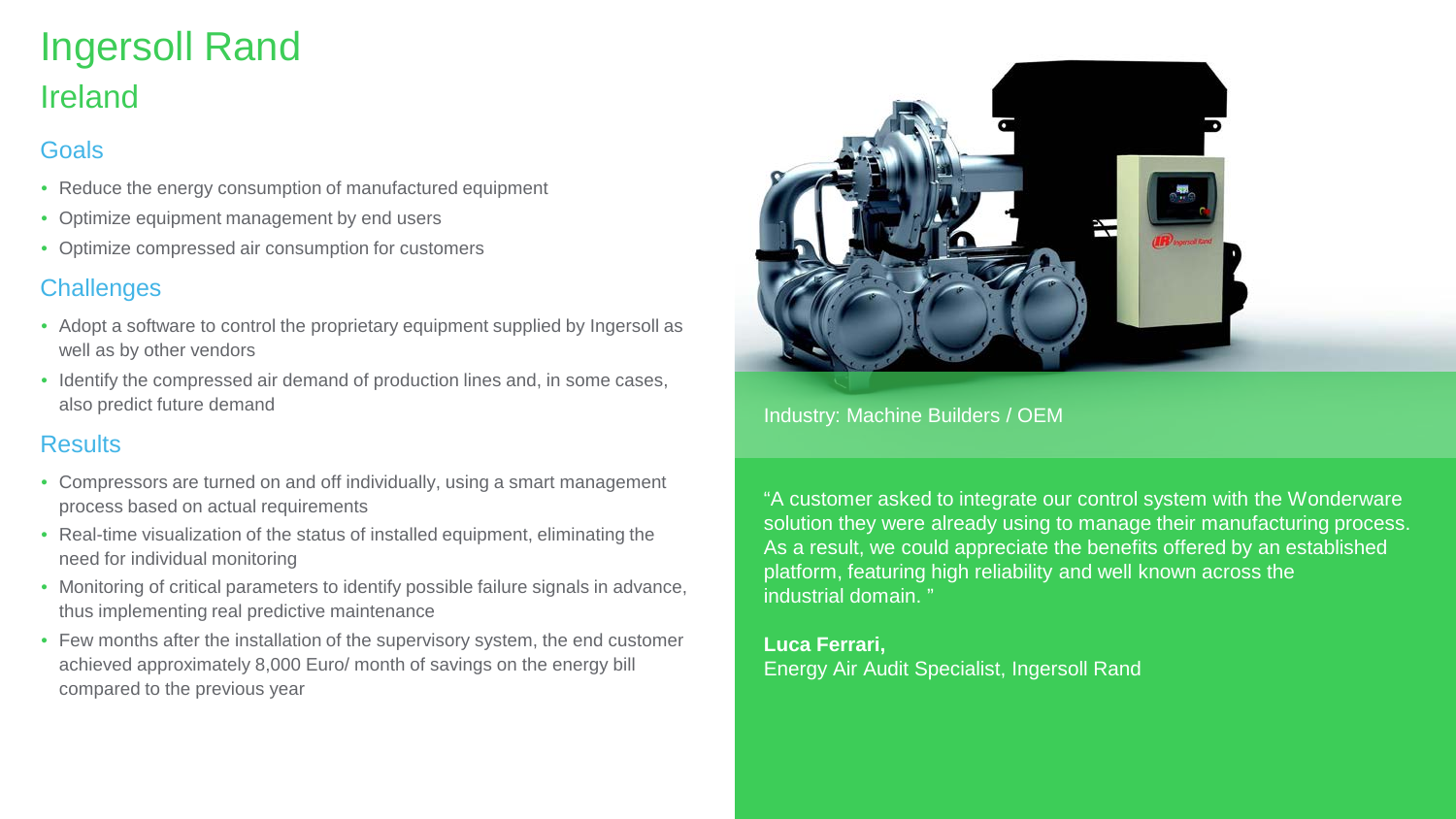# Industrialesud S.p.A.

# Teramo, Italy

### **Goals**

- Optimize the production changeover management and recipe management system
- Implement a system aimed at improving production efficiency

### **Challenges**

- Guarantee continuous control with quality reference parameters
- Provide a reliable connection to corporate quality management systems and production data analysis

### **Results**

- The system now complies with internal quality procedures while able to optimize the production cycle
- Production process automation eliminated errors due to manual updates by operators
- Increased loyalty of big customers because the new automated system provides better safety in each process stage while maintaining compliance with manufacturing conditions



Industry: Machine Builder VAR/OEM

"We have been using Wonderware solutions for years, as they provide effective answers to sophisticated requirements in the automotive industry, where this platform is recognized as a market leader. "

**Carlo Caramanico, Technical Manager,**  CMQ Automazione for Industrialesud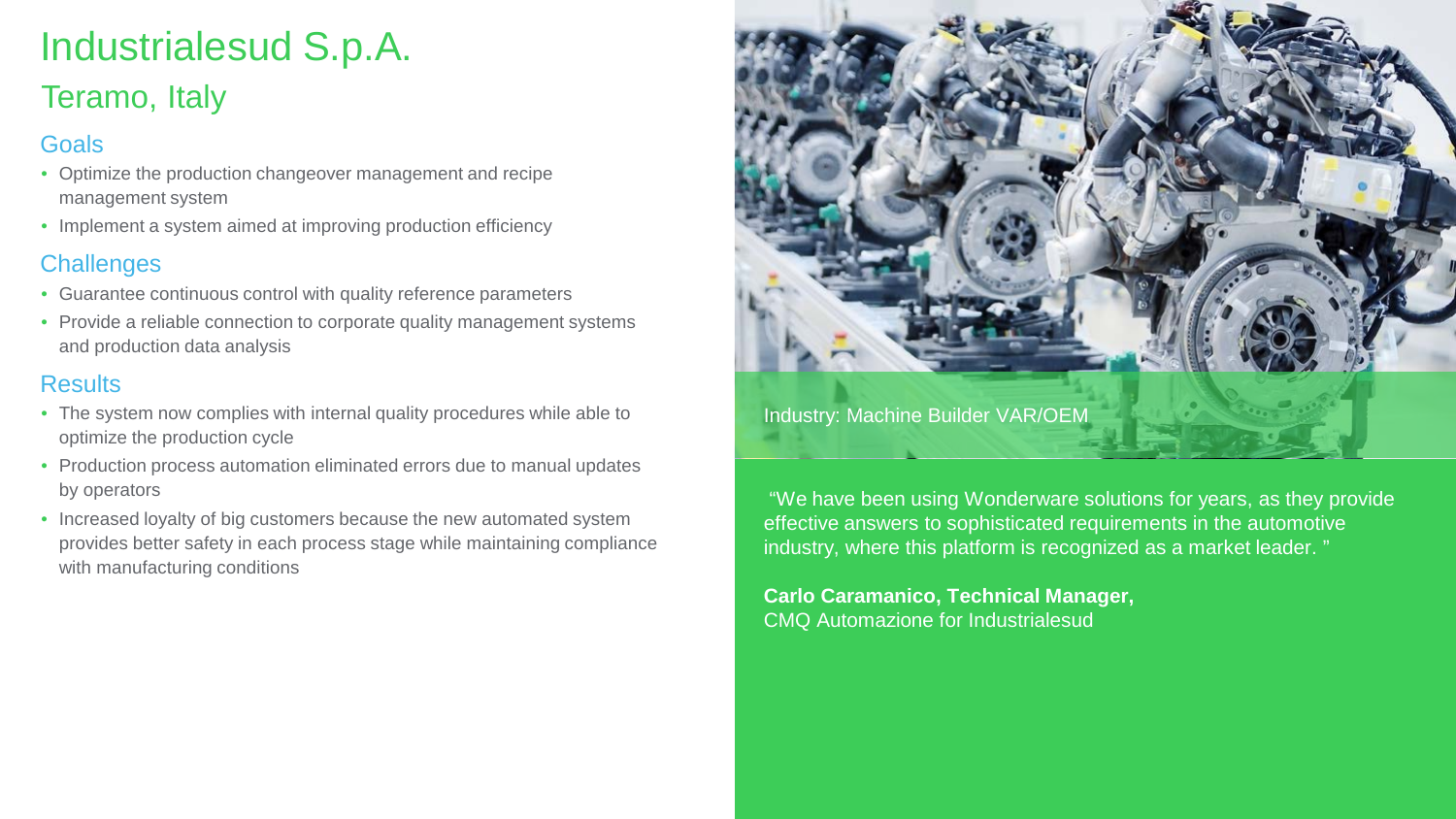# John Bean Technologies **Italy**

# **Goals**

- Maximize plant productivity;
- Avoid production downtime;
- Prevent failures and maintenance operations during periods of peak production for customers;
- Adopt a standard HMI solution, which is reliable while easy to use;
- Full control of production parameters.

### **Challenges**

- Final customer's production process concentrated in few months;
- Impossibility to make software operation tests during production stages;
- Strict international regulations on traceability

### **Results**

- Immediate action in case of failures or product anomalies
- Compliance with industry standards
- Full access to information for operators
- Competitive advantage in South East Asia thanks to InTouch interfaces in Chinese language.



#### Industry: Machine Builders / OEM

"From the very start, Wonderware InTouch has proved to be very intuitive and easy to use, as well as highly reliable. These features encouraged us to adopt it as standard HMI across our new lines."

**Luca Bandini** Project Manager, SCADA Automation John Bean Technologies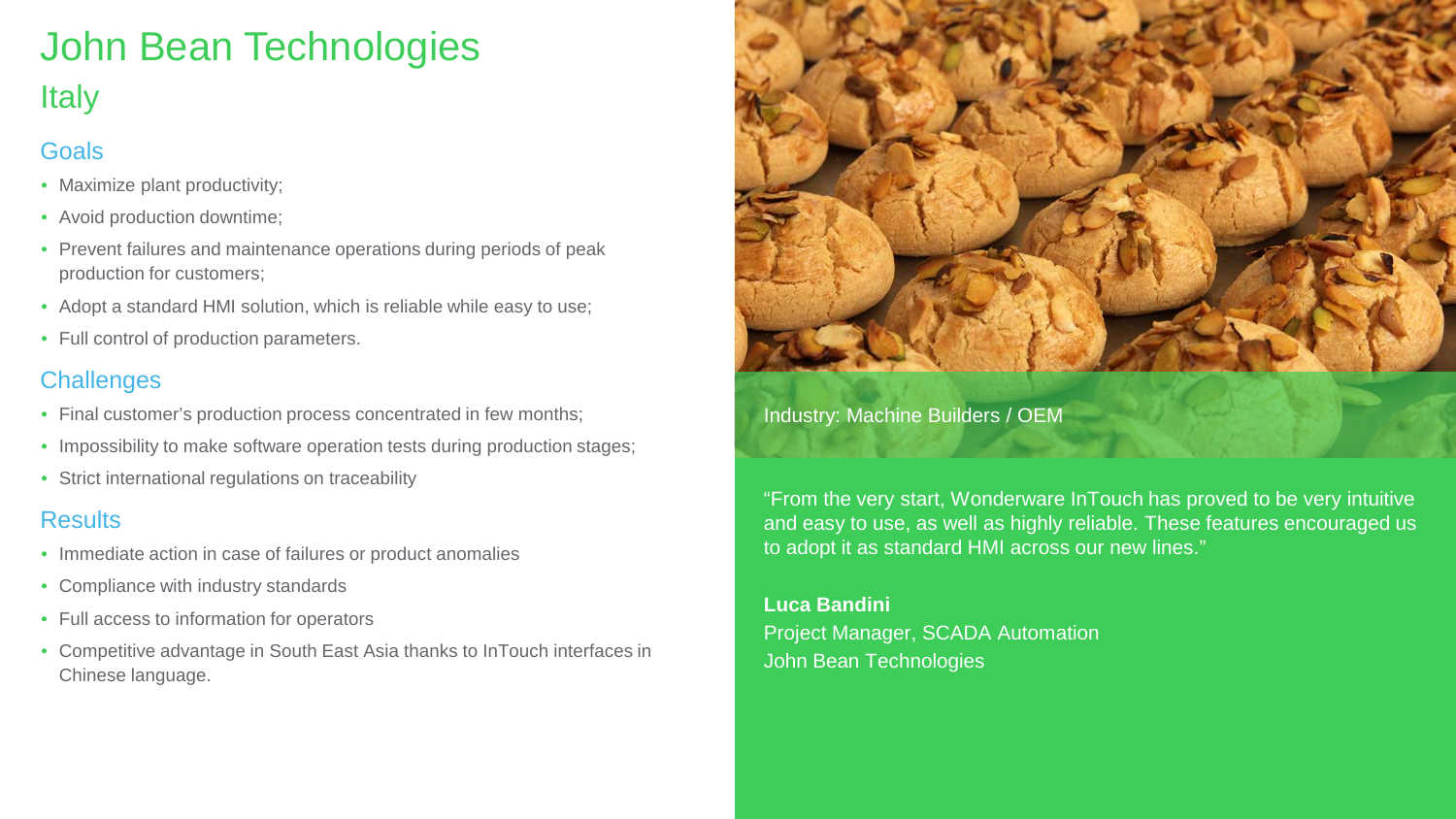# Magna Automotive Burton-on-Trent, United Kingdom

## **Goals**

• Magna Automotive was required to increase the number of panel variations to handle the requirements for both the outgoing and new vehicles, which meant an increase in the number of variances of around 17%.

### **Challenges**

- The project had to be completed in a very short time frame.
- The plant could not be shutdown and production had to be maintained while the expansion was being undertaken.
- The new system had to show improvement in quality, throughput and space utilization.

### Results

- New personnel can operate the plant with very little training.
- On time delivery.
- Productivity for the existing workforce increased equivalent to a head count redeployment of 8%.
- The Automation and Control System was enhanced by improving stock control, production planning, and inspection of stock produced, as well as adding advanced, automated reporting capabilities.



#### Industry: Machine Builder VAR/OEM

"By using upward-compatible, standard software from Wonderware, we were able – even in the first phase in 1996 – to lay the foundations for later expansions. There has never been a need for an expensive, timeconsuming renewal of the InTouch application for version upgrades."

**Olaf Kolmer**  Project Manager, Cegelec AT GmbH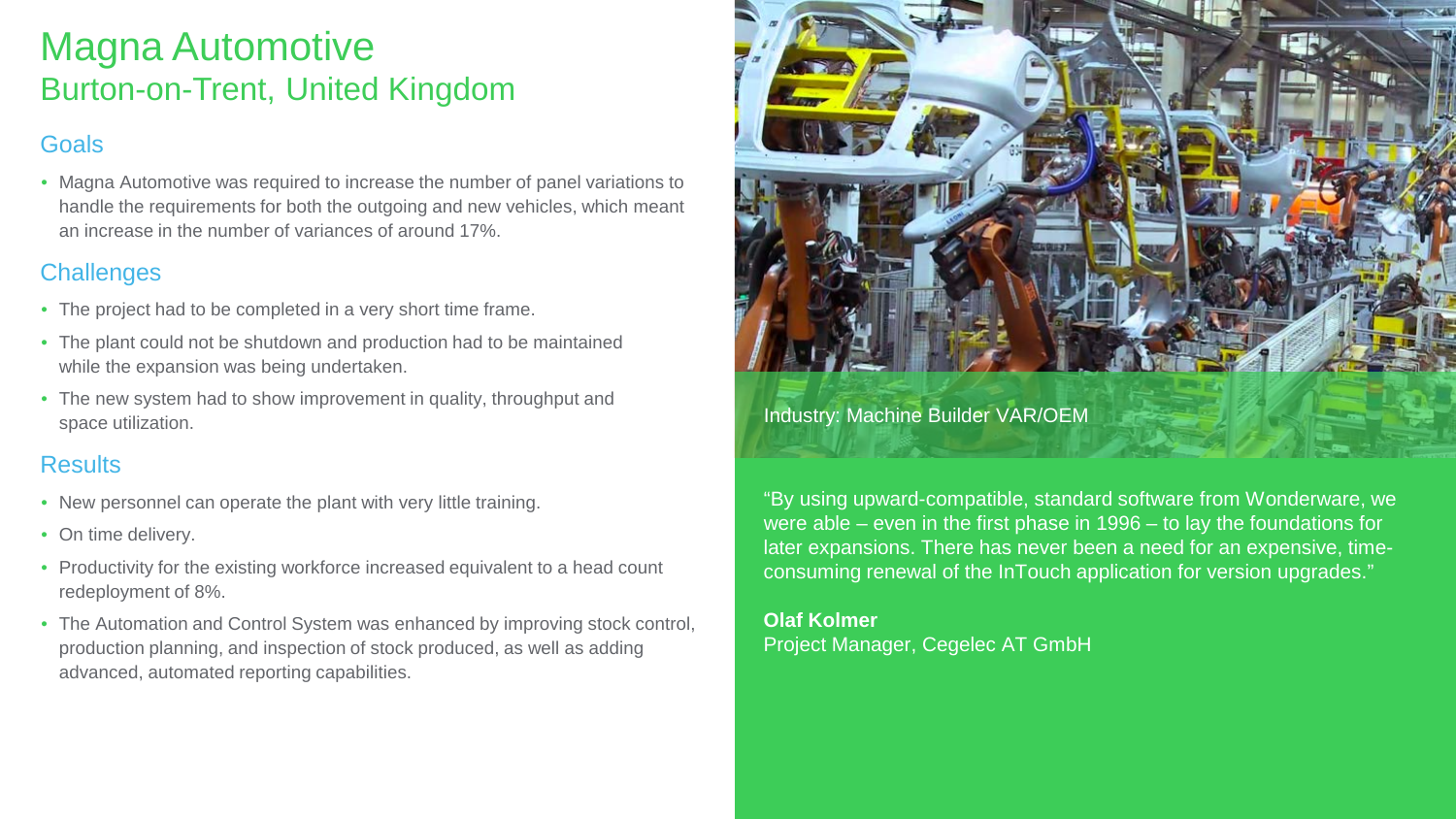# Meteng Pty LTD. Australia

#### **Goals**

- Enable an accelerated design process so that plants can begin to generate income more quickly
- Provide an interactive simulation environment that saves time and money by testing plants and processes before they are constructed
- Facilitate more effective learning by enabling operators to make mistakes and practice responding to emergency or out-of-compliance conditions without negative consequences

### **Challenges**

- The complex Walk-Through Interactive Simulated Environment (WISE) system has enormous power requirements and integrates Apple, Windows and Wonderware technology with very large, high-resolution displays
- The system had to be built with components that would ensure easy and cost effective expansion to meet the needs of many different client

#### Results

- Improved system performance. Increased data transfer rates and response to operator interactions on the various systems that make up the simulation system
- Software platform enabled development of functionality Meteng required for its simulation systems
- Developers could concentrate on task of process modeling and simulation instead of focusing on complex program code
- Software offered opportunity for Meteng to develop methods enabling re-use and standardization, resulting in tremendous savings in engineering costs



#### Industry: Machine Builders / OEM

"We found enormous differences in data transfer and operator response rates with other systems, but we have not yet found any limitation on what we can do with Wonderware software."

**Jim Groutsch** Managing Director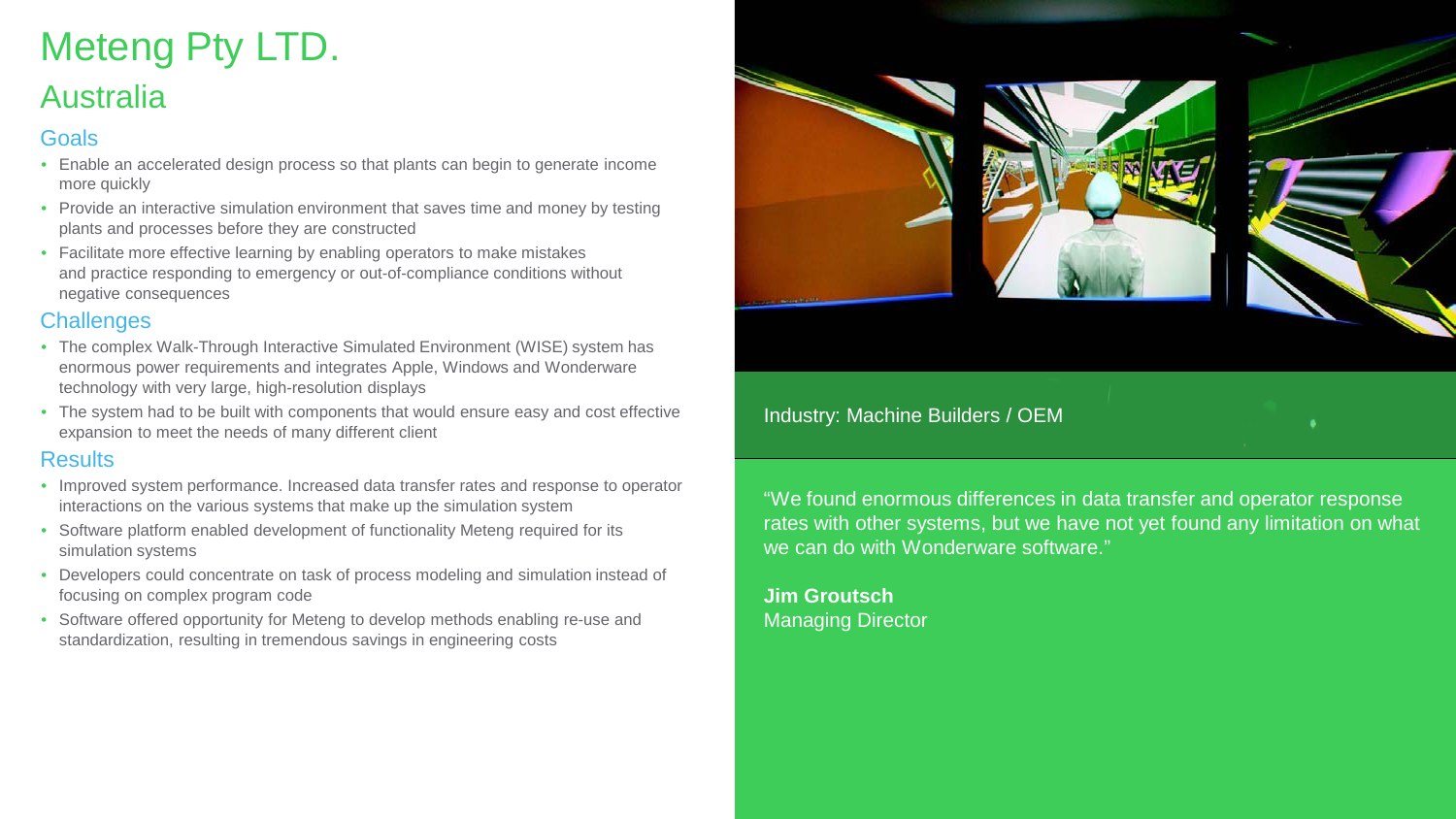# Pavan Group

# **Italy**

### **Goals**

- Maintaining high efficiency on lines in continuous operation;
- Combining legislative requirements and production management;
- Providing operators with total visibility on production lines;
- Graphically displaying production line maintenance requirements.

## **Challenges**

- Using the same machines for different products and formats;
- Compliance with EU directives on traceability;
- Quicker changeover;
- Quick and simple configuration of each new production batch by the operator

### **Results**

- The end customer can immediately trace back to the causes of any performance reduction;
- Competitive advantage stemming from a range of machines and systems equipped with innovative tools and instruments for real- time automation and data management;
- Reduced energy consumption thanks to optimized production processes and equipment.



"We have fully agreed to our end customer's request to implement Wonderware technology: we have always used Wonderware solutions for their reliability and ease of use."

### **Luca Ongarato**

Software Engineering Project Manager, Pavan S.R.l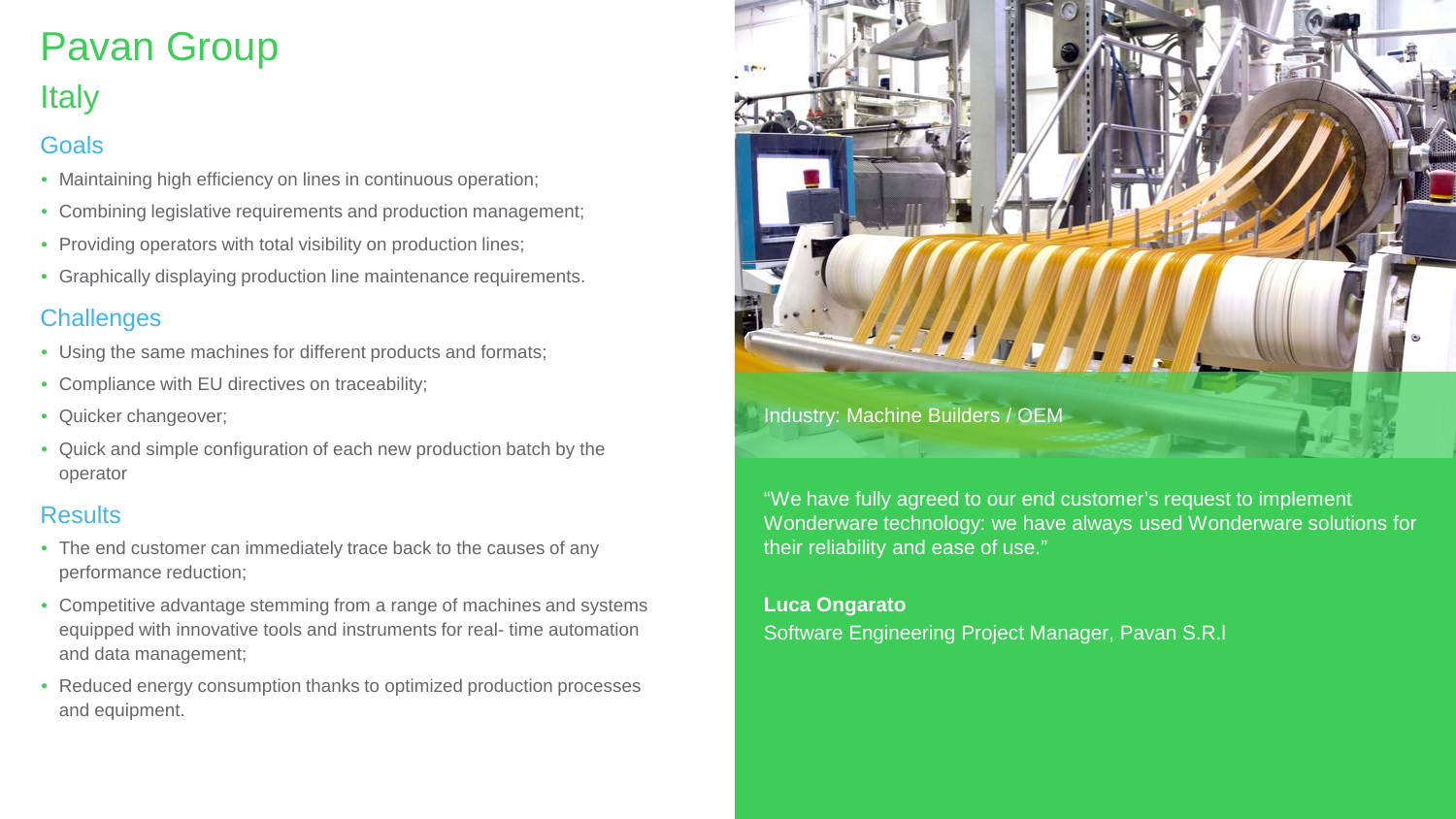# Roland DGA - Accounts payable Irvine, California

### Goals

- Roland DGA wanted to improve professional customer service practices, such as the prompt payment of vendor invoices
- The company decided to reduce processing cycle time, decrease errors and better manage overall business process costs through an automated solution
- The elimination of paper processing and more efficient management of accounting operations would ideally provide for a more effective electronic document management system

#### **Challenges**

- Roland DGA recognized that it had to replace a manual accounts payable process in which vendor invoices were routed to managers for review and signature, resulting in processing delays and excess staff effort
- Roland DGA had to convert to an electronic framework where accounting staff and business managers would now have to learn to work with digitized documents available on a 24/7 basis

#### **Results**

- Roland DGA can now scale system operations to process up to 1,600 invoices per month
- A streamlined process has been established improving overall invoice approval time, with processing time reduced from several weeks to only two to three days
- Roland DGA can increase vendor discounts for on-time and early payment by up to 40%
- Roland DGA also has been able to reduce the resources of its accounts payable staff by half
- The automated process ensures that invoices are scanned once and processed quickly



"It is truly an incredible system that Skelta provides in terms of the details and richness of functionality. The workflow, user interface and document library is a significant improvement over the existing manual process and has the potential to be of great business value to Roland DGA."

**Diane Bullock,**  Business Systems Manager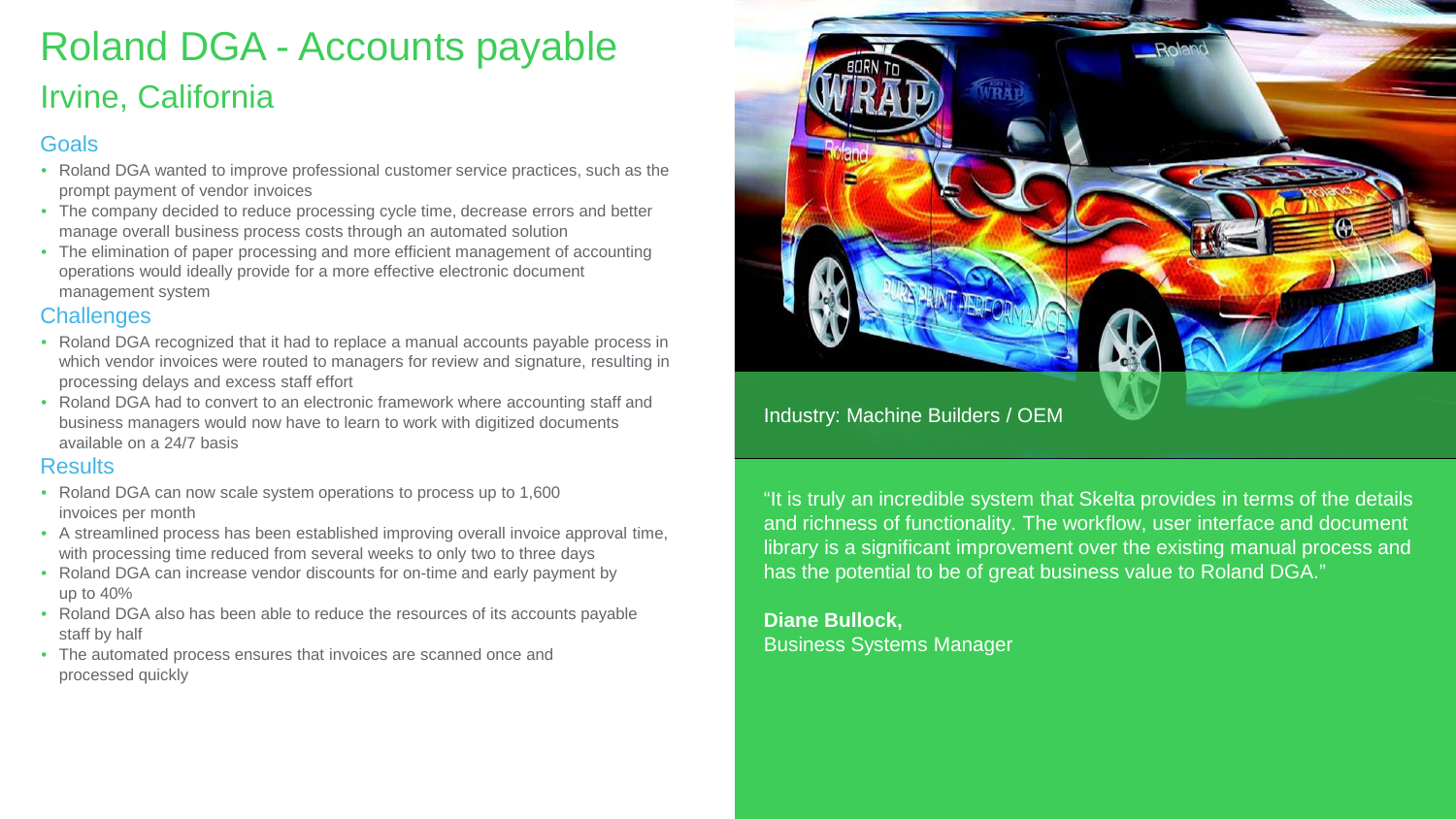# Roland DGA – Web Portal

# Irvine, California

### **Goals**

- Streamlining the process of employee performance evaluations was important to Roland DGA's human resources (HR) department's overall operations
- Roland DGA required an automated system to provide enhanced visibility for completing employee evaluations and identifying and fixing bottlenecks in the system
- The HR team required easy access to information to complete the evaluation process in a timely manner

### **Challenges**

- The current HR employee evaluation process consisted of a manual system which took significant amounts of time to complete and was prone to errors
- With various legacy technologies already in place, Roland DGA had to find a system that could easily integrate with these existing technologies

### **Results**

- Performance evaluations now take less time to complete because documents are online, enabling managers to make changes in real-time
- Managers now receive email notifications of assignments, reminders that enhance the employee evaluation process and have achieved an overall improvement in the appraisal version control process
- Performance evaluations are automatically archived for easy retrieval



"Skelta provides a flexible platform that allows us to build what we need while still taking full advantage of our existing Microsoft technology investment."

**Diane Bullock** Business Systems Manager